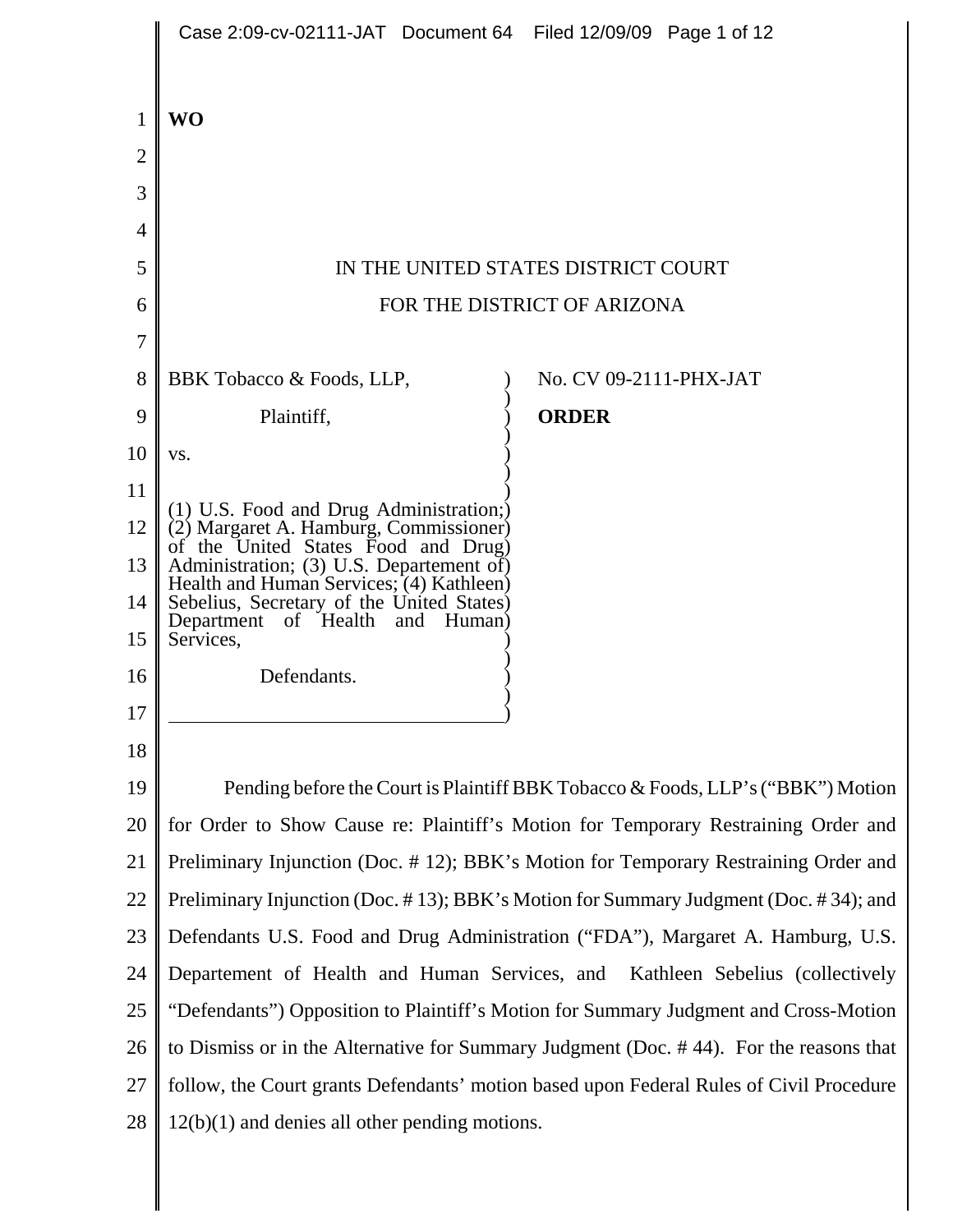**BACKGROUND**

|                | <b>BACKGROUND</b>                                                                                                                                                                                                                            |  |
|----------------|----------------------------------------------------------------------------------------------------------------------------------------------------------------------------------------------------------------------------------------------|--|
| $\overline{2}$ | The following facts are not in dispute. BBK is in the business of distributing, among                                                                                                                                                        |  |
| 3              | other things, various brands and flavors of flavored rolling papers to retailers. BBK's                                                                                                                                                      |  |
| 4              | flavored rolling papers are sold in separate packages apart from any tobacco product, and the                                                                                                                                                |  |
| 5              | flavored papers do not contain any tobacco. Nevertheless, BBK's flavored papers are                                                                                                                                                          |  |
| 6              | intended to be used by customers who use the papers to make "roll-your-own tobacco"                                                                                                                                                          |  |
| 7              | cigarettes in addition to use for "non-tobacco smokable herbs." (Doc. #35 at p. 3, $\lceil 6. \rceil$ )                                                                                                                                      |  |
| 8              | On June 22, 2009, the President signed into law the Family Smoking Prevention and                                                                                                                                                            |  |
| 9              | Tobacco Control Act ("Tobacco Act"), Pub. L. No. 111-31, 123 Stat. 1776 (codified at 21                                                                                                                                                      |  |
| 10             | U.S.C. § 387 et seq.). The Tobacco Act includes a "Special rule for cigarettes," wherein                                                                                                                                                     |  |
| 11             | Congress prohibited cigarettes and their component parts from containing certain                                                                                                                                                             |  |
| 12             | characterizing flavors:                                                                                                                                                                                                                      |  |
| 13             | Special rule for cigarettes                                                                                                                                                                                                                  |  |
| 14             | Beginning 3 months after June 22, 2009, a cigarette or any of its                                                                                                                                                                            |  |
| 15             | component parts (including the tobacco, filter, or paper) shall not contain, as a constituent (including a smoke constituent) or additive, an artificial or natural<br>flavor (other than tobacco or menthol) or an herb or spice, including |  |
| 16<br>17       | strawberry, grape, orange, clove, cinnamon, pineapple, vanilla, coconut,<br>licorice, cocoa, chocolate, cherry, or coffee, that is a characterizing flavor of<br>the tobacco product or tobacco smoke.                                       |  |
| 18             | 21 U.S.C. § $387g(a)(1)(A)$ . Among its express purposes, Congress sought to secure the                                                                                                                                                      |  |
| 19             | FDA's "authority to address issues of particular concern to public health officials, especially                                                                                                                                              |  |
| 20             | the use of tobacco by young people and dependence on tobacco." 123 Stat. at 1781.                                                                                                                                                            |  |
| 21             | On September 14, the FDA issued a "Letter to Industry on Cigarettes Containing                                                                                                                                                               |  |
| 22             | Certain Characterizing Flavors," wherein the FDA stated that the special rule for cigarettes                                                                                                                                                 |  |
| 23             | "applies to all tobacco products that meet the definition of a 'cigarette' in section 900(3) of                                                                                                                                              |  |
| 24             | the Act even if they are not labeled as 'cigarettes' or are labeled as cigars or as some other                                                                                                                                               |  |
| 25             | product." (Doc. $\# 35-1$ at p. 8.)                                                                                                                                                                                                          |  |
| 26             | On September 22, the FDA posted "Form 3734" on its website related to "information"                                                                                                                                                          |  |
| 27             | regarding cigarettes with characterizing flavors." (Doc. #35-1 at p. 18.) The FDA states in                                                                                                                                                  |  |
| 28             | its Form 3734 that "[e]ffective September 22, 2009, cigarettes and their components, such                                                                                                                                                    |  |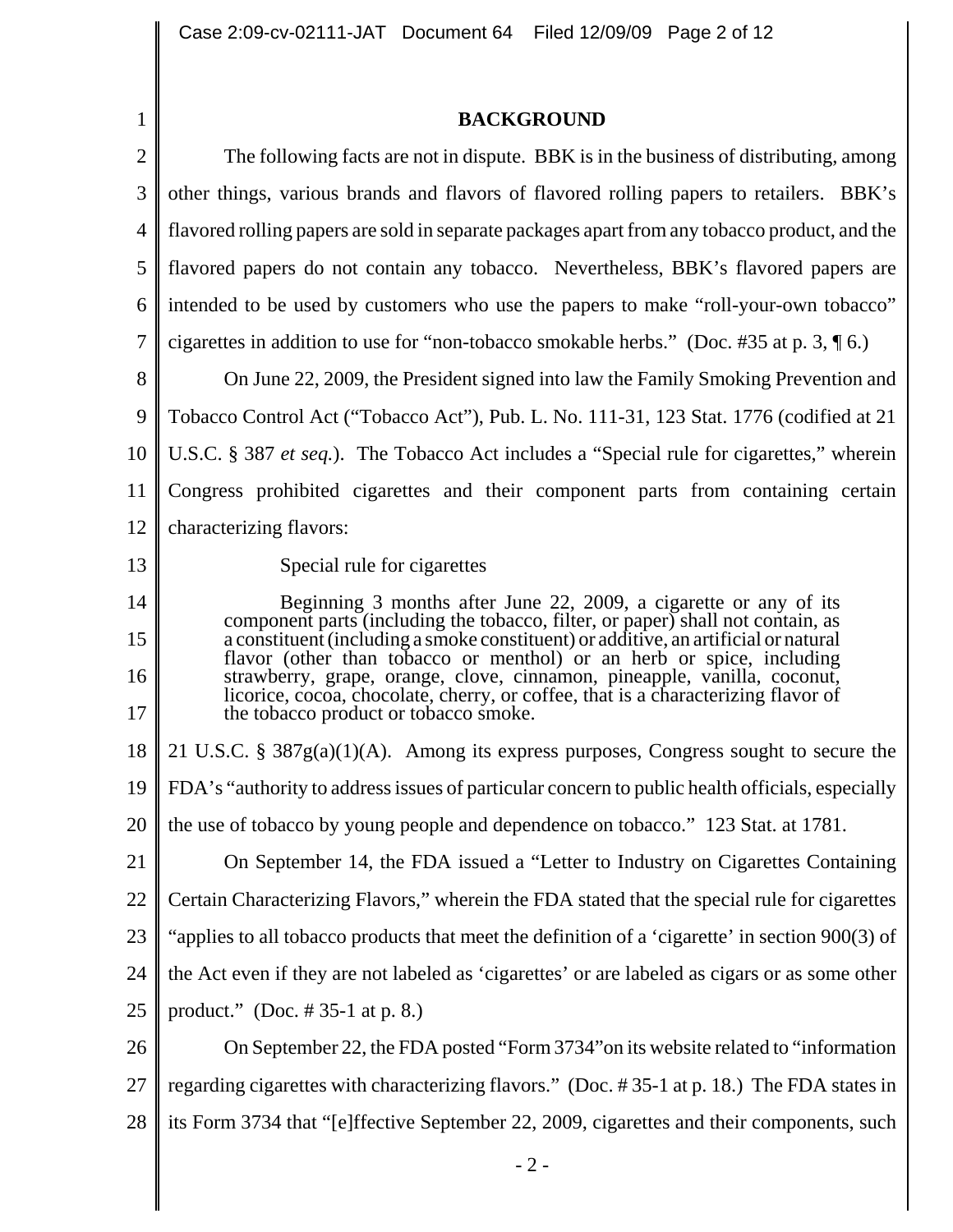1 2 3 4 5 6 7 8 9 10 11 12 13 14 15 16 17 18 19 20 21 22 23 24 25 26 27 28 as filters and papers, that contain certain characterizing flavors are considered adulterated under the Federal Food, Drug, and Cosmetic Act, as amended by the Family Smoking Prevention and Tobacco Control Act." (*Id.*) Form 3734 asks the user to input, among other things: a description of the product type, whether cigarette, filter, or paper; the characterizing flavor; a description of the purchase; and a description of the store or internet information where the items were purchased or discovered. (*Id.*) Also on September 22, the FDA issued a guidance document entitled "General Questions and Answers on the Ban of Cigarettes that Contain Certain Characterizing Flavors" ("Q & A Guidance Document"). (Doc. #35-1 at p. 19.) The FDA included the following question and answer in its  $Q \& A$  Guidance Document: Does the special rule for cigarettes in section  $907(a)(1)(A)$  of the FDCA, banning cigarettes containing an artificial or natural flavor that is a characterizing flavor, apply to rolling paper or filters intended for use in rollyour-own cigarettes? Yes. The special rule for cigarettes in section  $907(a)(1)(A)$  of the FDCA prohibits the component parts of a cigarette (including the filter or paper) from containing an artificial or natural flavor that is a characterizing flavor. Section 900(3) of the FDCA defines "cigarette" as a tobacco product that "meets the definition of the term 'cigarette' under section  $3(1)$  of the Federal Cigarette Labeling and Advertising Act," which states that a cigarette is any wrapped roll of tobacco. A consumer rolled, roll-your-own cigarette is a cigarette under section 900(3) because it is a wrapped roll of tobacco. Rolling paper or filters intended for use in roll-your-own cigarettes are component parts of a rolled, roll-your-own cigarette and therefore may not be flavored with a characterizing flavor. (*Id.* at p. 23, question 4.) The FDA also included the following disclaimer in its  $Q \& A$ Guidance Document: "This guidance document represents the [FDA's] current thinking on this topic. It does not create or confer any rights for or on any person and does not operate to bind FDA or the public." (*Id.* at p. 21.) In November 2009, the FDA issued a "Final guidance for Industry," concerning "Listing of Ingredients in Tobacco Products." ("Listing Guidance Document") (Plaintiff's trial ex.11 at p. 1.) The FDA included the following statements in its Listing Guidance Document: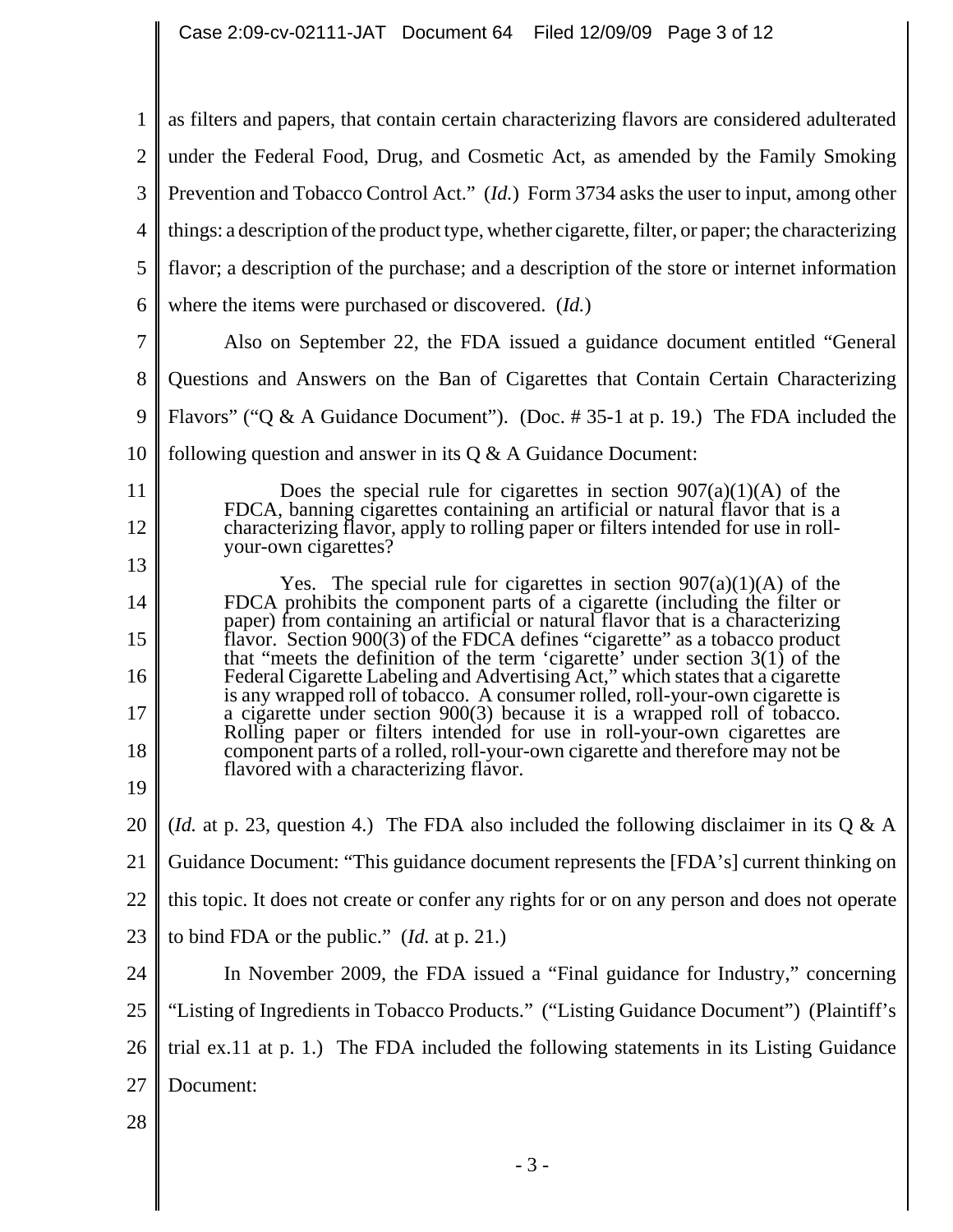FDA intends to use the following definitions in implementing the ingredient listing requirements of section 904 of the act:

The term "tobacco product" . . . is not limited to products containing tobacco, but also includes components, parts, and accessories of tobacco products, whether they are sold for further manufacturing or for consumer use. For example, tobacco, papers, and filters are tobacco products, whether they are sold to consumers for use with roll-your-own tobacco or are sold for further manufacturing into a product sold to a consumer, such as a cigarette.

7 8 9 10 (*Id.* at pp. 3-4.) The FDA included a similar disclaimer as is contained in its Q & A Guidance Document: "This guidance represents the [FDA's] current thinking on this topic. It does not create or confer any rights for or on any person and does not operate to bind FDA or the public." (*Id.* at p. 2.)

11 12 13 14 15 16 17 In October 2009, BBK filed this present action seeking a declaration that its separately sold flavored rolling papers are not tobacco products under the Tobacco Act and, hence, Defendants have no authority to regulate separately sold flavored papers. BBK also seeks injunctive relief in the form of prohibiting Defendants from: issuing statements that separately sold flavored papers are prohibited by the Tobacco Act; promulgating rules or regulations to this effect; or taking any other adverse action towards BBK based upon flavored papers being prohibited by the Tobacco Act.

18

1

2

3

. . . .

4

5

6

# **ANALYSIS**

19 20 21 22 23 24 Both parties seek summary judgment under Rule 56. Defendants, however, also seek to dismiss BBK's action pursuant to Rules  $12(b)(1)$  and  $12(b)(6)$ . Because subject matter jurisdiction is a threshold issue, the Court will first address Defendants' arguments under Rule 12(b)(1). *See Orient v. Linus Pauling Inst. of Sci. & Med.*, 936 F.Supp. 704, 706 (D. Ariz. 1996) ("Federal subject matter jurisdiction is a threshold issue that goes to the power of the court to hear the case . . . .").

25

## *Subject Matter Jurisdiction*

26 27 28 "The party asserting jurisdiction has the burden of proving all jurisdictional facts." *Indus. Tectonics, Inc. v. Aero Alloy*, 912 F.2d 1090, 1092 (9th Cir. 1990) (citing *McNutt v. Gen. Motors Acceptance Corp.*, 298 U.S. 178, 189 (1936)). In effect, the Court presumes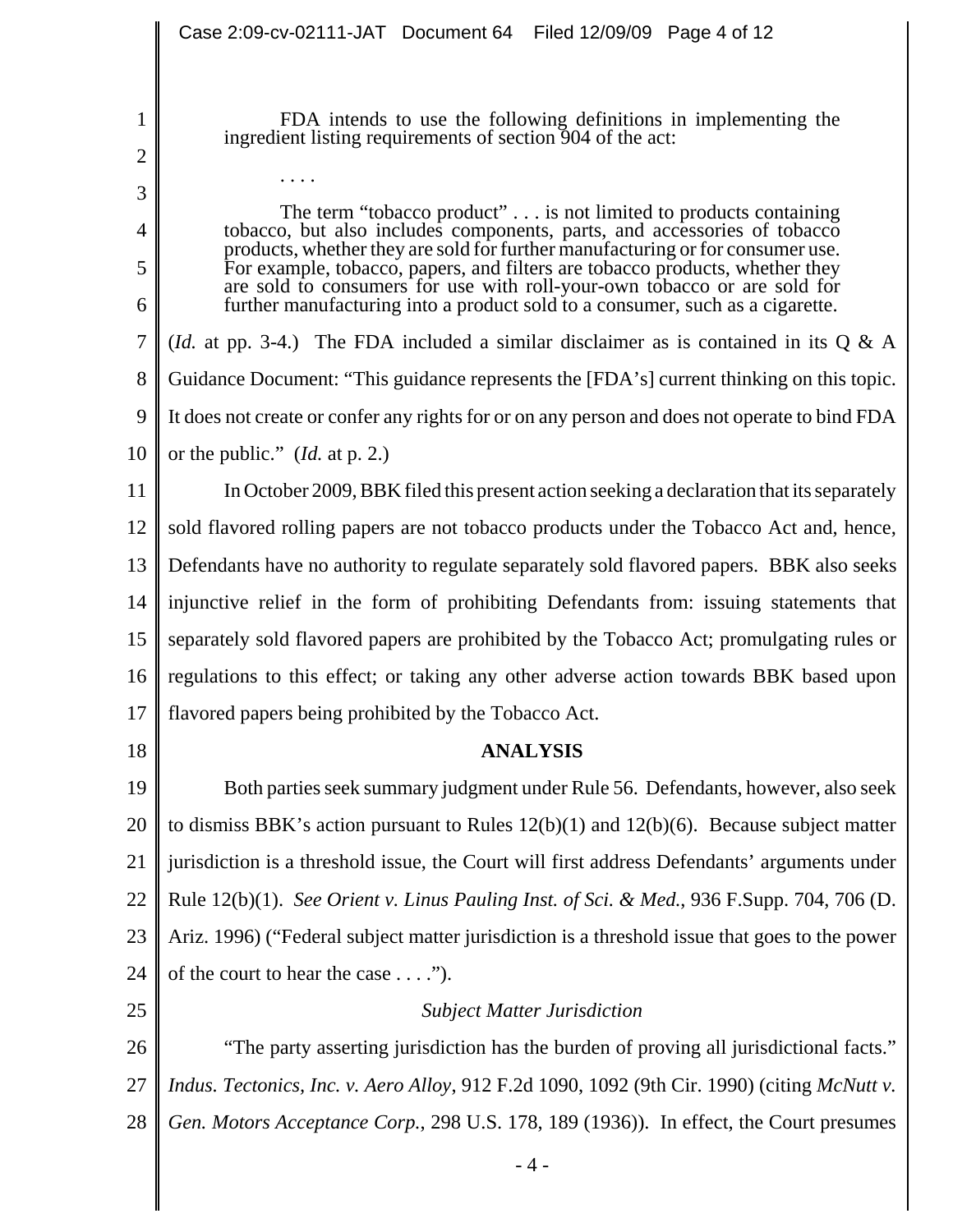1 2 3 4 lack of jurisdiction until the plaintiff proves otherwise. *Stock West, Inc. v. Confederated Tribes*, 873 F.2d 1221, 1225 (9th Cir. 1989). The defense of lack of subject matter jurisdiction may be raised at any time by the parties or the Court. *See* FED. R. CIV. P.  $12(h)(3)$ .

#### **RIPENESS**

6 7 8 9 10 11 12 13 14 15 16 17 18 19 20 21 Defendants argue that because they have not taken any enforcement action or any other final agency action with respect to flavored rolling papers, the doctrine of ripeness precludes this Court from exercising judicial review over BBK's claims. "Ripeness is a justiciability doctrine designed 'to prevent the courts, through avoidance of premature adjudication, from entangling themselves in abstract disagreements over administrative policies, and also to protect the agencies from judicial interference until an administrative decision has been formalized and its effects felt in a concrete way by the challenging parties.'" *Nat'l Park Hospitality Ass'n v. Dep't. of Interior*, 538 U.S. 803, 807-08 (2003) (quoting *Abbott Labs. v. Gardner,* 387 U.S. 136, 148-49 (1967), *overruled on other grounds by Califano v. Sanders*, 430 U.S. 99, 105 (1977)). Ripeness stems "both from Article III limitations on judicial power and from prudential reasons for refusing to exercise jurisdiction." *Reno v. Catholic Social Services, Inc.,* 509 U.S. 43, 57 n. 18 (1993). Determining whether administrative action is ripe for judicial review requires the Court "to evaluate (1) the fitness of the issues for judicial decision and (2) the hardship to the parties of withholding court consideration." *Nat'l Park*, 538 U.S. at 808 (citing *Abbott Labs.*, 387 U.S. at 149).

#### 22

5

### **Fitness**

23 24 25 26 27 28 A claim is fit for review by this Court if the issues raised are primarily legal and the administrative action is final. *State of Cal., Dept. of Educ. v. Bennett*, 833 F.2d 827, 833 (9th Cir. 1987). The FDA argues that there are factual issues integral to BBK's claims, whereas BBK argues that the crux of the primary issue presented to the Court–whether the Tobacco Act grants the FDA the authority to regulate separately sold flavored rolling papers–is in essence a legal question. It is not clear, from the plain language of the Tobacco Act, whether

- 5 -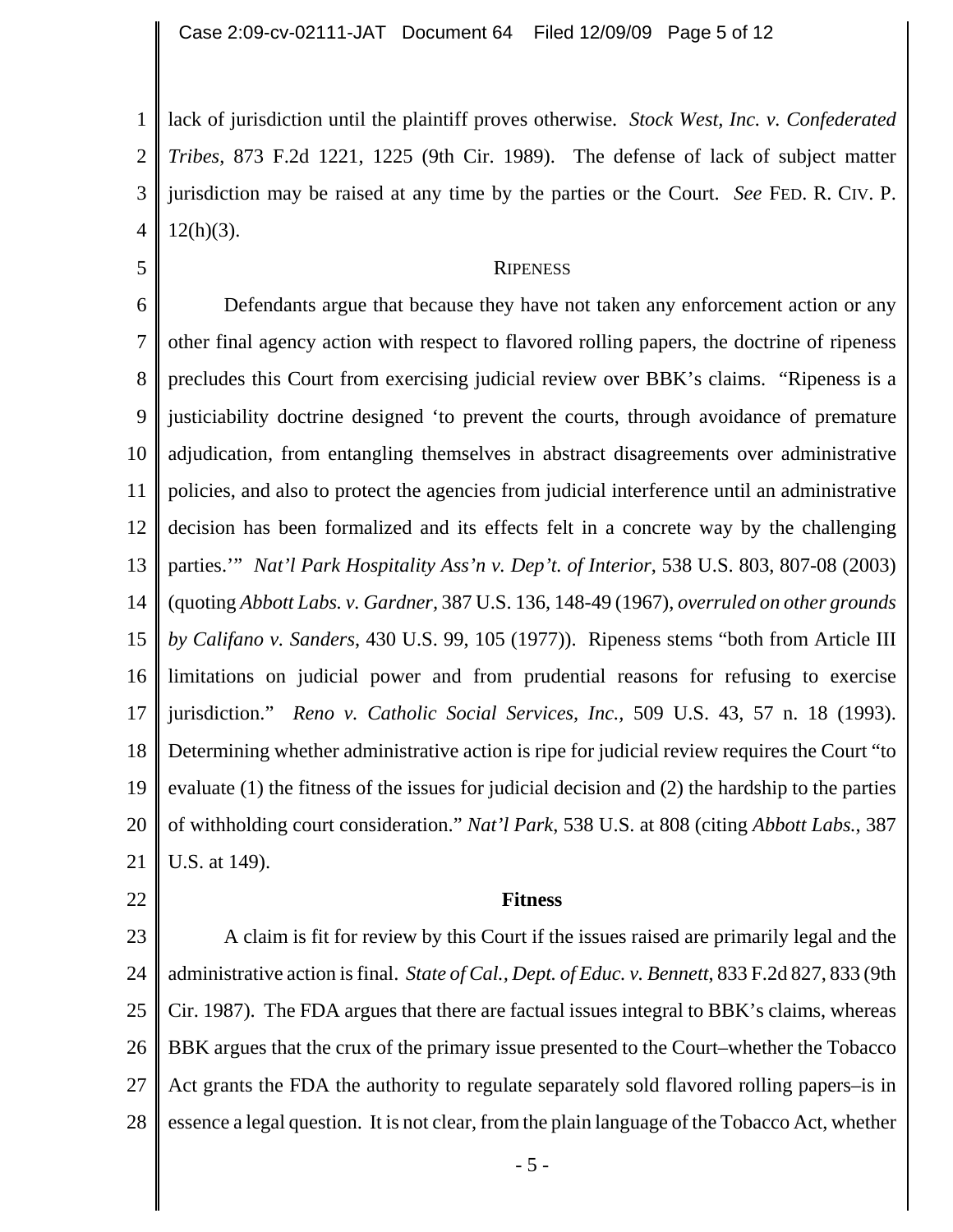1 2 3 4 5 6 the Court would be required to engage in a fact-finding exercise before being able to properly address the legal issues presented by BBK. For example, it is not clear to what extent the Court would be required to determine whether the flavored rolling papers impart a "characterizing flavor," within the meaning of the Tobacco Act. Nevertheless, even assuming the issues raised are primarily legal, based upon the record currently before the Court, the complained of administrative action is not final.

7 8 9 10 11 12 13 14 15 16 17 18 19 20 21 "The requirement of finality is interpreted pragmatically. A court looks to whether the agency action represents the final administrative word to insure that judicial review will not interfere with the agency's decision-making process." *Id.* (internal citations omitted). In this case, the FDA has not promulgated a final rule or regulation with respect to the applicability of the Tobacco Act to separately sold flavored rolling papers. Indeed, the FDA has not issued any regulations under the Tobacco Act, much less regulations specifically addressing flavored rolling paper. Moreover, the FDA has not taken any enforcement actions with respect to companies, including BBK, that produce flavored rolling papers. Nor has the FDA taken the lesser action of issuing a warning letter to BBK or to other similar companies currently selling flavored rolling papers in the United States. *See Lujan v. Nat'l Wildlife Fed'n,* 497 U.S. 871, 891 (1990) (controversy concerning a regulation is not ordinarily ripe for review until the regulation has been applied to the claimant's situation by some concrete action). In fact, the FDA has not taken any specific action with regard to BBK. The only action taken by the FDA with respect to flavored rolling papers is the FDA's statements as contained in its  $Q \& A$  Guidance Document and its Listing Guidance

22 23 Document. The pertinent statements contained in its  $Q & A$  Guidance Document are as follows:

24

25

26

27

28

- Does the special rule for cigarettes in section  $907(a)(1)(A)$  of the FDCA, banning cigarettes containing an artificial or natural flavor that is a characterizing flavor, apply to rolling paper or filters intended for use in rollyour-own cigarettes?
- Yes. The special rule for cigarettes in section  $907(a)(1)(A)$  of the FDCA prohibits the component parts of a cigarette (including the filter or paper) from containing an artificial or natural flavor that is a characterizing flavor. Section 900(3) of the FDCA defines "cigarette" as a tobacco product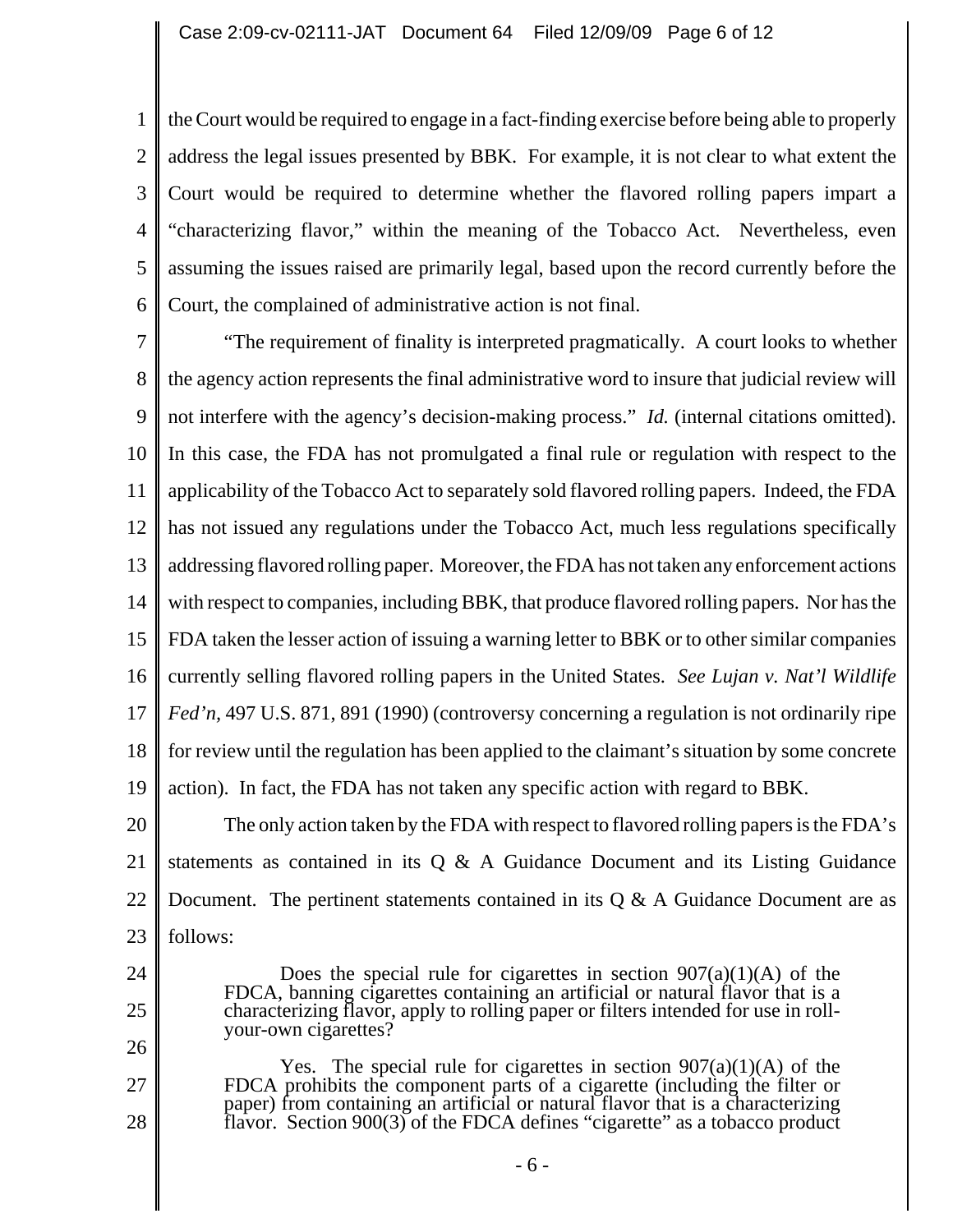|                                            | Case 2:09-cv-02111-JAT Document 64 Filed 12/09/09 Page 7 of 12                                                                                                                                                                                                                                                                                                                                                                                                                                                                         |
|--------------------------------------------|----------------------------------------------------------------------------------------------------------------------------------------------------------------------------------------------------------------------------------------------------------------------------------------------------------------------------------------------------------------------------------------------------------------------------------------------------------------------------------------------------------------------------------------|
| 1<br>$\overline{2}$<br>3<br>$\overline{4}$ | that "meets the definition of the term 'cigarette' under section $3(1)$ of the<br>Federal Cigarette Labeling and Advertising Act," which states that a cigarette<br>is any wrapped roll of tobacco. A consumer rolled, roll-your-own cigarette is<br>a cigarette under section 900(3) because it is a wrapped roll of tobacco.<br>Rolling paper or filters intended for use in roll-your-own cigarettes are<br>component parts of a rolled, roll-your-own cigarette and therefore may not be<br>flavored with a characterizing flavor. |
| 5<br>6                                     | (Doc. #35-1 at p. 23, question 4.) The pertinent statements contained in the FDA's Listing<br>Guidance Document are as follows:                                                                                                                                                                                                                                                                                                                                                                                                        |
| $\overline{7}$<br>8                        | FDA intends to use the following definitions in implementing the<br>ingredient listing requirements of section 904 of the act:                                                                                                                                                                                                                                                                                                                                                                                                         |
| 9                                          |                                                                                                                                                                                                                                                                                                                                                                                                                                                                                                                                        |
| 10                                         | The term "tobacco product" $\dots$ is not limited to products containing<br>tobacco, but also includes components, parts, and accessories of tobacco                                                                                                                                                                                                                                                                                                                                                                                   |
| 11                                         | products, whether they are sold for further manufacturing or for consumer use.<br>For example, tobacco, papers, and filters are tobacco products, whether they                                                                                                                                                                                                                                                                                                                                                                         |
| 12                                         | are sold to consumers for use with roll-your-own to bacco or are sold for<br>further manufacturing into a product sold to a consumer, such as a cigarette.                                                                                                                                                                                                                                                                                                                                                                             |
| 13                                         | (Plaintiff's trial ex.11 at p. 3-4.) It is not entirely clear from these statements that the FDA                                                                                                                                                                                                                                                                                                                                                                                                                                       |
| 14                                         | is actually interpreting the Tobacco Act in such a manner as to preclude the sale of <i>separately</i>                                                                                                                                                                                                                                                                                                                                                                                                                                 |
| 15                                         | sold flavored rolling papers. Nevertheless, even assuming these statements by the FDA in                                                                                                                                                                                                                                                                                                                                                                                                                                               |
| 16                                         | its guidance documents apply to separately sold flavored rolling papers, such statements fail                                                                                                                                                                                                                                                                                                                                                                                                                                          |
| 17                                         | as final agency action within the meaning of the ripeness inquiry.                                                                                                                                                                                                                                                                                                                                                                                                                                                                     |
| 18                                         | Any action taken against BBK, or any other such company, cannot be premised upon                                                                                                                                                                                                                                                                                                                                                                                                                                                       |
| 19                                         | the FDA's guidance documents–regardless of whether the documents are stamped as "final"                                                                                                                                                                                                                                                                                                                                                                                                                                                |
| 20<br>21                                   | or "draft." That is, the FDA's guidance documents do not provide any legal basis from                                                                                                                                                                                                                                                                                                                                                                                                                                                  |
| 22                                         | which the FDA can institute civil or criminal legal proceedings. The FDA can only premise                                                                                                                                                                                                                                                                                                                                                                                                                                              |
| 23                                         | such proceedings upon the Tobacco Act itself, or regulations the FDA publishes under the                                                                                                                                                                                                                                                                                                                                                                                                                                               |
| 24                                         | Tobacco Act-none of which yet exist. One of the hallmarks of finality in this context is                                                                                                                                                                                                                                                                                                                                                                                                                                               |
| 25                                         | whether "legal consequences will flow" from the agency's actions. <i>Bennett v. Spear</i> , 520                                                                                                                                                                                                                                                                                                                                                                                                                                        |
| 26                                         | U.S. 154, 178 (1997). No such "legal consequences" can flow from the FDA's Q & A                                                                                                                                                                                                                                                                                                                                                                                                                                                       |
| 27                                         | Guidance Document, nor its Listing Guidance Document. As such, the FDA's guidance                                                                                                                                                                                                                                                                                                                                                                                                                                                      |
| 28                                         | documents do not constitute final agency action within the meaning of the ripeness inquiry.                                                                                                                                                                                                                                                                                                                                                                                                                                            |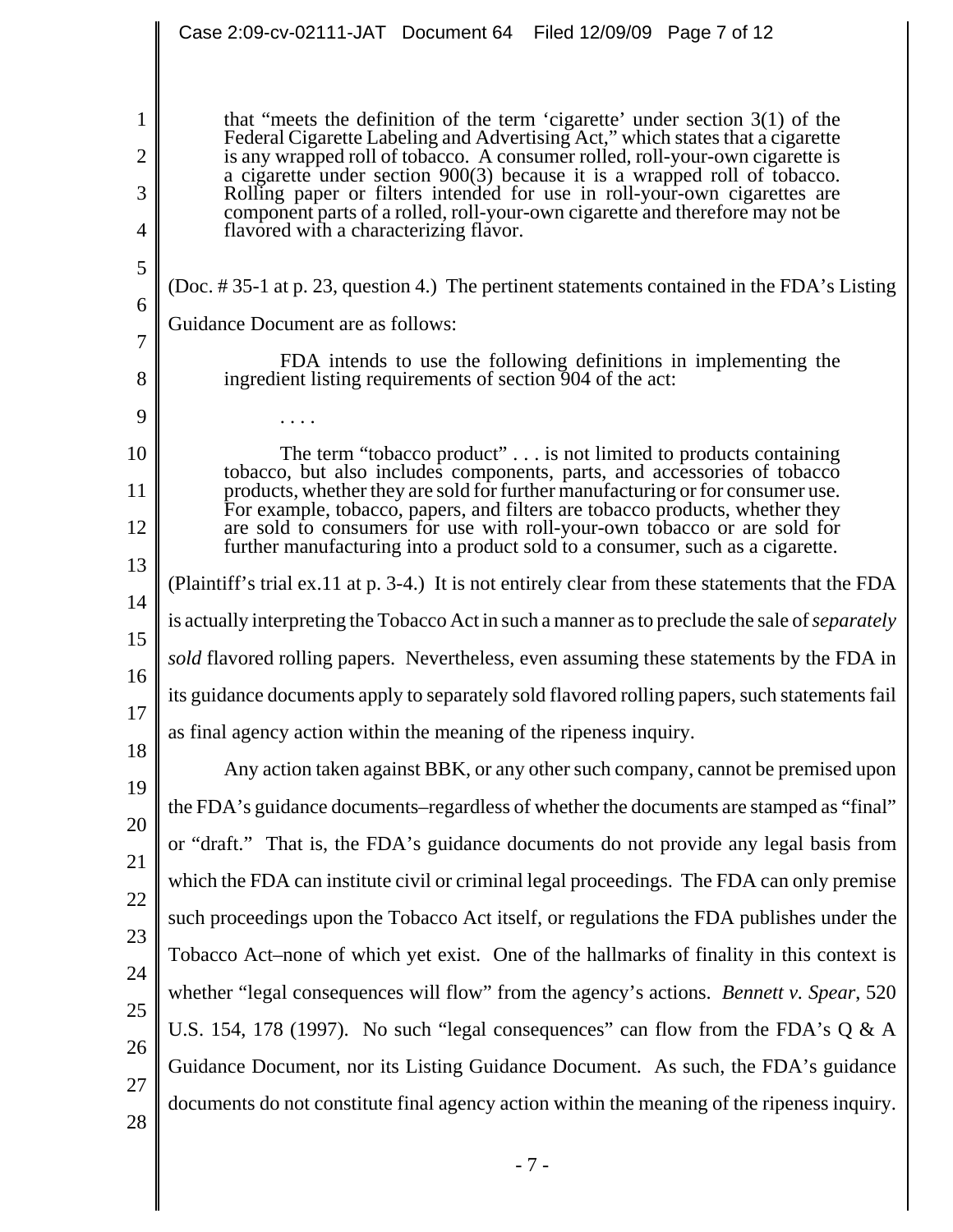1 2 3 4 5 6 7 8 9 10 11 12 13 14 15 16 17 18 19 20 21 22 Moreover, in each of the guidance documents, the FDA included the following disclaimer: "This guidance document represents the [FDA's] current thinking on this topic. It does not create or confer any rights for or on any person and does not operate to bind FDA or the public." (*Id.* at p. 21.) It is clear that the guidance documents, which represent only the FDA's "current thinking," do not constitute the final administrative word such that BBK's claims are ripe for judicial review. *Franklin v. Massachusetts*, 505 U.S. 788, 797 (1992) (stating that an agency action is "not final" if it is only "tentative"). Viewed pragmatically, the FDA is free to abandon its "current thinking" on the question of flavored rolling papers at any stage in the administrative process before issuing its final regulations under the Tobacco Act, or taking any other administration actions. "A claim is not ripe for adjudication if it rests upon 'contingent future events that may not occur as anticipated, or indeed may not occur at all.'" *Texas v. United States,* 523 U.S. 296, 300 (1998) (quoting *Thomas v. Union Carbide Agric. Prods. Co.,* 473 U.S. 568, 580-81 (1985) (internal quotation omitted)). In essence, BBK seeks an advisory opinion from this Court: *If* the FDA determines that its current interpretation of the Tobacco Act as contained in its guidance documents and other statements should constitute its final interpretation, *then* the Court should find that the FDA exceeded its authority under the Tobacco Act . Article III courts, however, are not in the business of resolving *if-then* hypotheticals, especially in the context of administrative agencies. *Cf. Mada-Luna v. Fitzpatrick,* 813 F.2d 1006, 1013-14 (9th Cir. 1987) (distinguishing a substantive rule from a "general statement of policy," and stating that "parties can challenge the policy determinations made by the agency only if and when the directive has been applied specifically to them").

23

Accordingly, because there has been no final action by the FDA under the Tobacco Act, the issues presented by BBK are not fit for judicial review.<sup>1</sup>

25

24

26 27 28 <sup>1</sup> BBK also complains of the statements issued by the FDA in its Letter to Industry, Form 3734, and in certain comments made to the media by the Director for the Center for Tobacco Products. However, each of these statements suffer from the same infirmities as the guidance documents; namely, they do not represent the final word with respect to the FDA's

- 8 -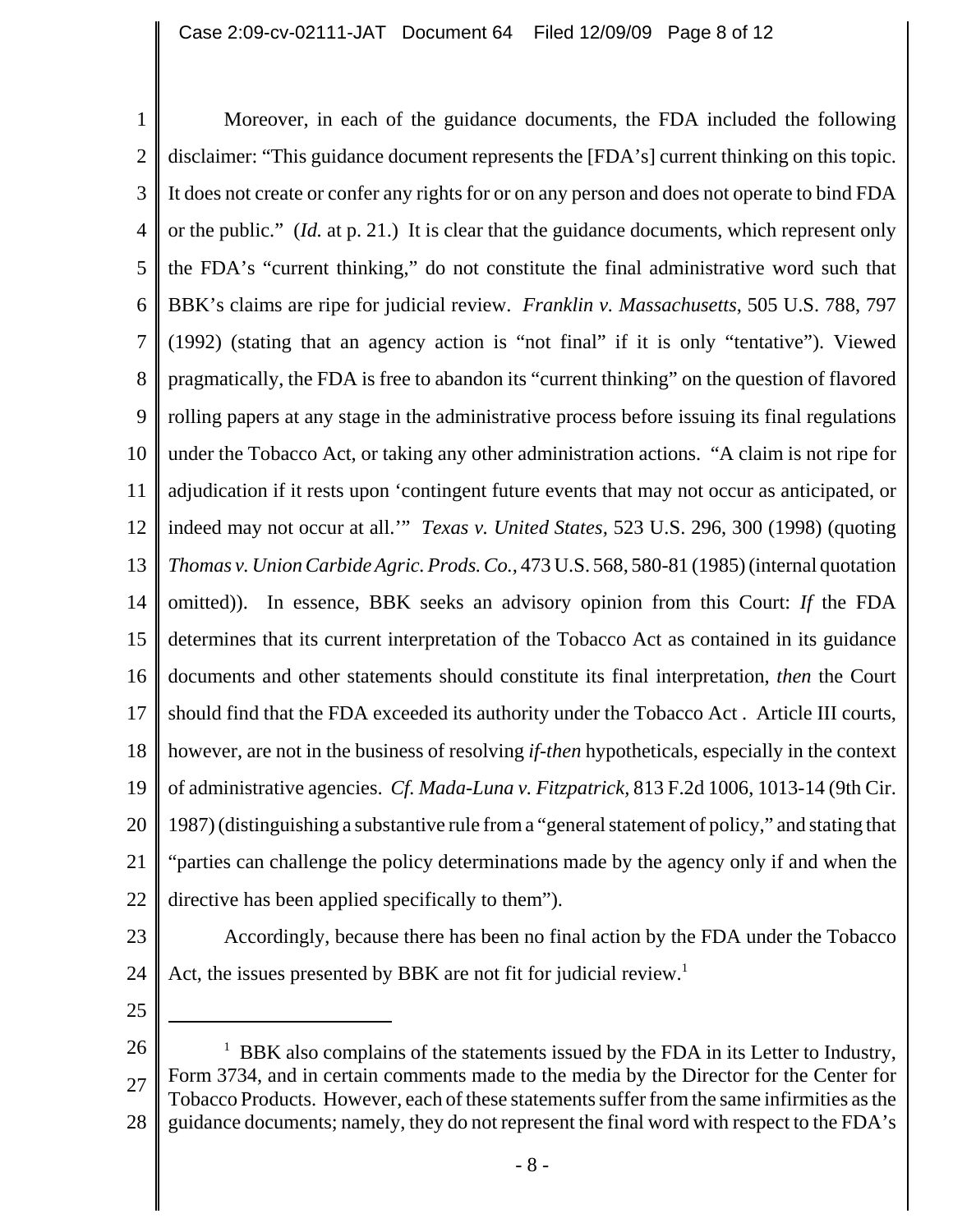1

## **Hardship**

2 3 4 5 6 7 8 9 10 11 12 13 14 15 16 17 18 19 20 21 Even if the Court were persuaded that the issues presented by BBK were fit for judicial review, BBK has failed to demonstrate the required hardship that would result from the Court's withholding consideration of BBK's claims. The Ninth Circuit has repeatedly held that "that the hardship element of the *Abbott Labs* standard is not met unless a litigant shows that withholding review would result in 'direct and immediate' hardship and would entail *more than possible financial loss*." *Principal Life Ins. Co. v. Robinson*, 394 F.3d 665, 670 (9th Cir. 2005) (emphasis added) (quoting *W. Oil & Gas Ass'n v. Sonoma County,* 905 F.2d 1287, 1291 (9th Cir. 1990) (internal quotation marks omitted). The "direct and immediate" hardship presented by BBK primarily involves financial loss: it is unable to sell its current flavored paper inventory; it is contractually obligated to continue to purchase flavored paper from its exclusive supplier; it would be obligated to institute layoffs within its company; it is losing valuable shelf-space that affects its continuing sales; and its reputation in the business community is suffering, which in turn affects its sales. While the Court does not discount the reality of BBK's claims, such claims of possible financial loss are insufficient under Ninth Circuit precedent to establish ripeness. *See Bennet*, 833 F.2d at 834 ("The accrual of interest poses a 'direct and immediate' threat to California by making delay of payment more costly. However, the harm that is presaged is limited to financial expense. This is an insufficient showing of hardship to justify pre-enforcement judicial review. Hence, California's claim contesting the assessment of prejudgment interest is not ripe.").

22 23 24 25 Moreover, based upon the evidence BBK submitted of its hardship, such hardship stems not from final agency action, but rather BBK's own decision to discontinue the sale and distribution of its separately sold flavored rolling papers. The FDA has not taken any specific action with respect to BBK or any of its products–the FDA has not filed an

26

<sup>27</sup> 28 stance on separately sold flavored rolling papers, nor do any legal consequence flow from such statements. Hence, such statements and documents are insufficient in conferring a ripe issue for this Court's consideration.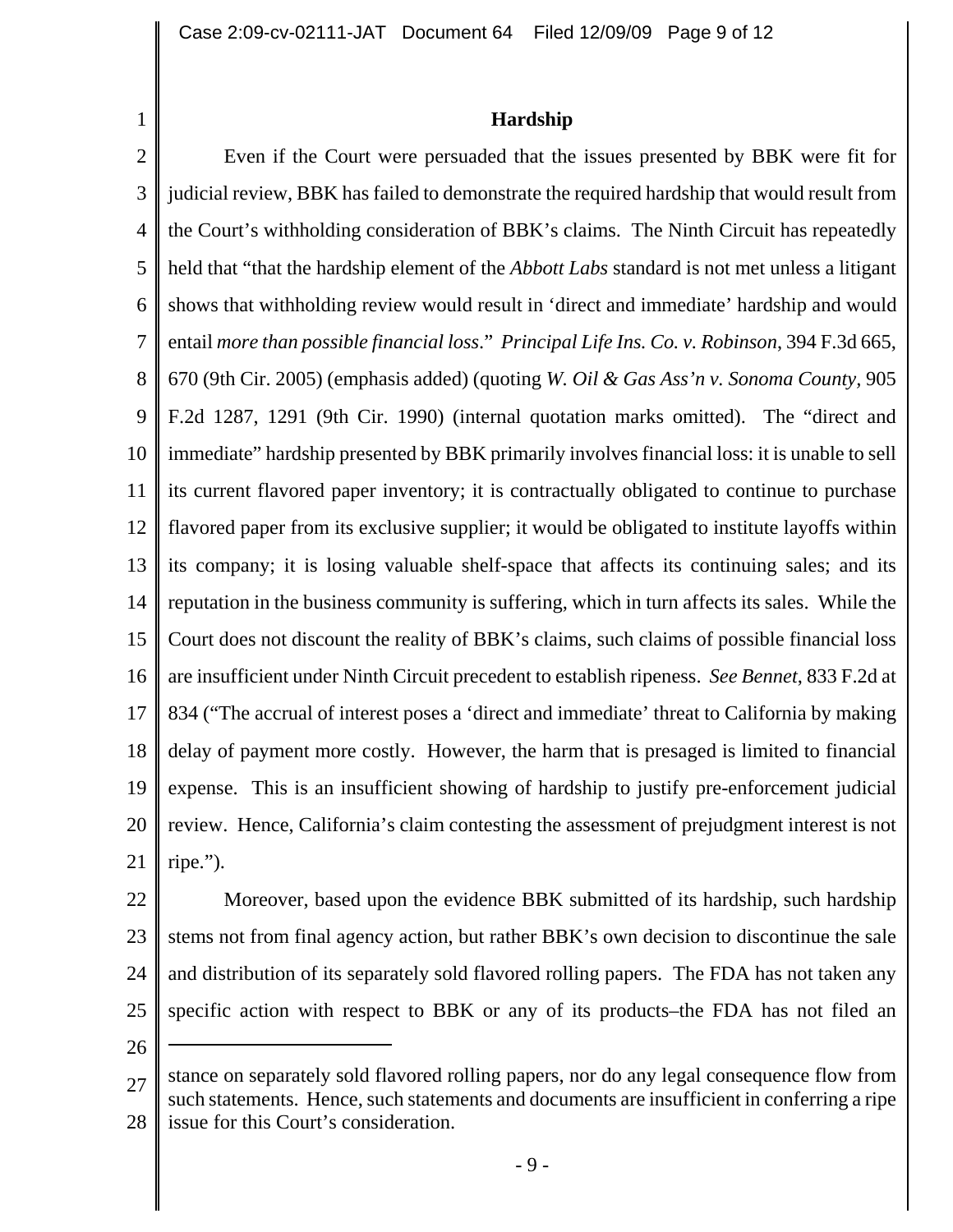1 2 3 4 5 6 7 8 9 10 11 12 13 14 15 16 enforcement action, the FDA has not sought civil or criminal remedies against BBK, nor has the FDA even sent BBK a warning letter concerning BBK's products. In short, the FDA has not informed BBK that BBK's complained of products are unlawful under the Tobacco Act. BBK's decision to stop distributing flavored rolling papers is not in response to any final agency action, but rather BBK's own volition and interpretation of the Tobacco Act.<sup>2</sup> BBK refrained from distributing flavored rolling papers upon the effective date of the Tobacco Act without seeking any input from the FDA concerning the lawfulness of BBK's products–even though such input could have been sought through, for example, the filing of a citizens petition. In addition to the requirement that BBK suffer more than financial loss, BBK has failed to demonstrate a direct and immediate hardship stemming from the actions of the FDA. Therefore, after having evaluated the fitness of the issues for judicial decision and the hardship to BBK of withholding consideration, the Court finds that the issues presented are not ripe for judicial review. "[T]he presumption of available judicial review is subject to an implicit limitation: injunctive and declaratory judgment remedies, what the respondents seek here, are discretionary, and courts traditionally have been reluctant to apply them to administrative determinations unless these arise in the context of a controversy ripe for

17 18 judicial resolution . . . ." *Reno*, 509 U.S. at 57 (internal quotations omitted) (quoting *Abbott Labs.*, 387 U.S. at 148).

19

### **EXHAUSTION**

20 21 22 23 24 25 The Administrative Procedure Act provides for judicial review of "final agency action for which there is no other adequate remedy in a court." 5 U.S.C. § 704. "That section means that when a statute or agency rule dictates that exhaustion of administrative remedies is required, the federal courts may not assert jurisdiction to review agency action until the administrative appeals are complete." *White Mountain Apache Tribe v. Hodel,* 840 F.2d 675, 677 (9th Cir. 1988). The primary purpose of the exhaustion requirement "is to allow an

26

<sup>27</sup> 28  $2$  The Court recognizes that certain of BBK's customers returned BBK's products without BBK prompting or directing such customers to do so. Again, the actions of BBK's customers, however, do not stem from final agency action.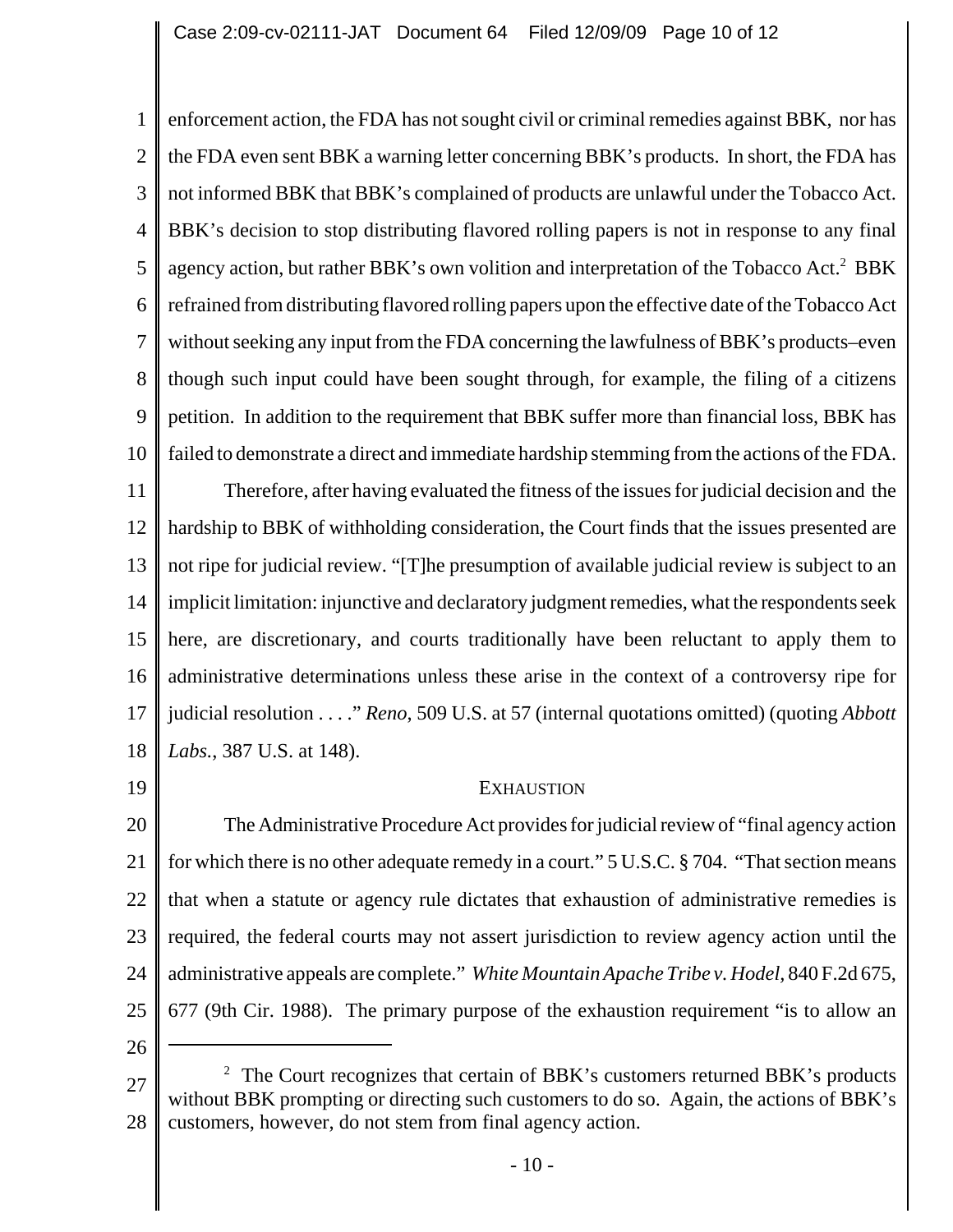1 2 3 administrative agency to perform functions within its special competence–to make a factual record, to apply its expertise, and to correct its own errors so as to moot judicial controversies." *Parisi v. Davidson*, 405 U.S. 34, 37 (1972).

4 5 6 7 8 9 10 The FDA contends that BBK can exhaust its administrative remedies by filing a "citizen petition" asking the FDA for a formal determination of whether the Tobacco Act applies to BBK's flavored rolling papers. 21 C.F.R. §§ 10.25(a), 10.30 (1990). BBK does not dispute that it did not exhaust its administrative remedies prior to the filing of this action, nor does BBK dispute that the filing of a citizen petition was an available avenue from which it could have proceeded. Nevertheless, BBK claims that the filing of such a petition was not required in this case.

11 12 13 14 15 16 17 18 19 20 21 22 23 24 25 26 27 28 BBK argues that it should not be required to exhaust its available administrative remedies because doing so would cause BBK irreparable harm. Irreparable harm can be an exception to the requirement of administrative exhaustion. *See Bd. of Trs. of Const. Laborers' Pension Trust for S. California v. M.M. Sundt Const. Co.,* 37 F.3d 1419, 1421 (9th Cir. 1994) ("Exceptions to exhaustion requirements are usually limited, and apply only in extraordinary circumstances, such as, when the arbitral process would be futile or would cause the plaintiff irreparable injury."). Notwithstanding, BBK has failed to demonstrate that requiring it to pursue its available administrative remedies would cause it irreparable harm. Again, the irreparable harm alleged by BBK primarily amounts to financial loss. Moreover, the Tobacco Act was signed into law in June 2009. Rather than pursue a citizen petition through the FDA, BBK decided to wait nearly four months and file an action directly with this Court. As described above, BBK's decision to discontinue the distribution of its products stems from its own decisions, not any final actions taken by the FDA. While BBK faces a threat of real financial loss, this alone does not relieve BBK from the requirement of pursuing its administrative remedies, especially after waiting idly for several months before taking action, and especially when such financial loss stems primarily from BBK's own volition. The Court does not discount Mr. Kesselman's past experiences with the criminal justice system and how such experiences affect his current decisions concerning BBK's